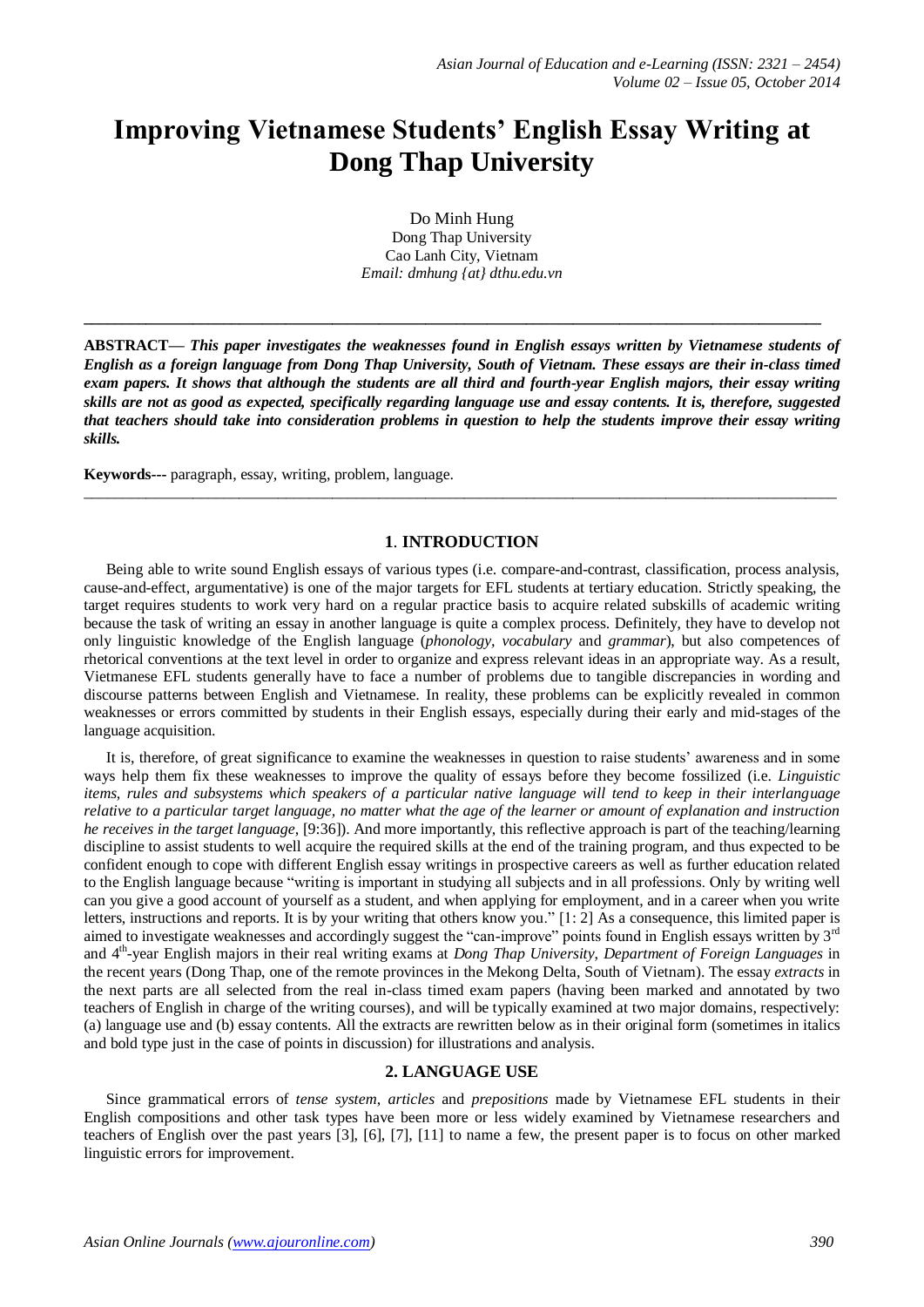## *2.1 Avoiding lexical repetitions*

Students should be well aware of the strategy to avoid repeating the same word or phrase several times within an essay paragraph. Apart from using *pronouns* to substitute previous noun phrases (anaphoric reference), other coherence techniques are rarely found in the investigated exam papers. For example, in Extract 1 (of a body paragraph about the usefulnesses/advantages of Internet) the term "Internet" is boringly repeated several times.

#### **Extract 1**:

*Internet* is for not only information but also beautiful sights and new people. People all over the world are connected together by *Internet*. *Internet* helps us understand about lifestyles and culture of people around us although we never go to there. It also helps us understand that countries' status are that it is rich or poor. Thanks to *Internet* we can see strangely animals or things we have never known before. Finally, *Internet* is very helpful for our studying. We can study any language on it. For example, English, Chinese, French. People may be happy when they learn many things around them. *Internet* also helps us improve our skills in many other fields such as communication, cooking, creativity, lifestyle.

In addition to pronouns, another common coherence technique particularly employed in written discourse is the use of *synonyms* or *near-synonyms* [5: 288]. Thus, "Internet" can be replaced by "the/this tool", "the/this network/link", or even "the/this invention" as the superordinate of "Internet". Then, the paragraph above should read:

*Internet* is for not only information but also beautiful sights and new people. People all over the world are connected together by **this tool**. **It** helps us understand about lifestyles and culture of people around us although we never go to there. It also helps us understand that countries' status are that it is rich or poor. Thanks to **the network/link** we can see strange animals or things we have never known before. Finally, *Internet* is very helpful for our studying. We can study any language on it. For example, English, Chinese, French. People may be happy when they learn many things around them. **The new invention** also helps us improve our skills in many other fields such as communication, cooking, creating lifestyle.

Similarly, "help" in the paragraph could be substituted by "assist", "aid", "support", "facilitate", "benefit", etc. And "humans", "human beings", "ones", "man/men" are for "people". Moreover, as seen in "**The new invention**", by utilizing the pattern "*the/this/that + synonym/near-synonym/superordinate*" = the previous entry, it is definitely possible for the writer to insert an attributive(s) in the middle, providing more information or addressing the writer's comments, predictions, expectations, beliefs, attitudes toward the discussed subject or reference in question. Other possible replacements are "*This new promising invention; this multi-functional tool; this powerful/useful tool; this increasingly indispensable mode of modern communication*", etc. As a result, the lexical coherence technique helps not only to avoid repetitive items, but also add supporting ideas, arguments (if needed) to the paragraph content.

This writing strategy works much better when the replaced noun phrase is rather long. For example:

#### **Extract 2**:

 *Getting married with a person from another culture*, people will have many opportunities to improve their current jobs. They will learn more how to get good jobs. Moreover, people will learn the way of working in foreign countries because every country has its own good things. *Getting married with a person from another culture* [**This type of marriage/ This cross-culture/mixed-nationality marriage**] will also give them many new lessons, for example, how to get involved in business or how to interest their customers. Therefore, *getting married with a person from another culture* [**the/this marriage practice/event/incident/phenomenon**] has a number of advantages to improve the life.

The strategy is not limited to the paragraph level, but across paragraphs as well. Look at the Extract 3 of 3 body paragraphs below (with the exam question: *Some people prefer to get up early in the morning and start the day's work. Others prefer to get up later in the day and work until late at night. Which do you prefer?*):

#### **Extract 3**:

Firstly, *getting up early in the morning and starting the day's work* gets people work effectively. People usually feel tranquil in the early morning, so their work might start properly. They become more active rather than weary when working in the early morning because their energy is full at this moment. For example, when studying in the morning, students usually do their assignments effectively rather that in the late morning. In addition, working in the early morning provides people with moderate pace in work, and it certainly motivates people to succeed. With regular and ready working spirit, people are likely to obtain their targets easily.

 Secondly, *getting up early in the morning and starting the day's work* [**this good habit/practice**] provides people with effective refreshment. After hard-working days, people will recover their energy due to their sleep at night. Getting up early is always good for people's follow-up working day because the rest time for them in the night is sufficient. Moreover, people will work successfully when they get used to operating their reasonable circulation in their work in the early morning. Refreshment is a crucial factor for working, and it recovers enough during a sleep at night.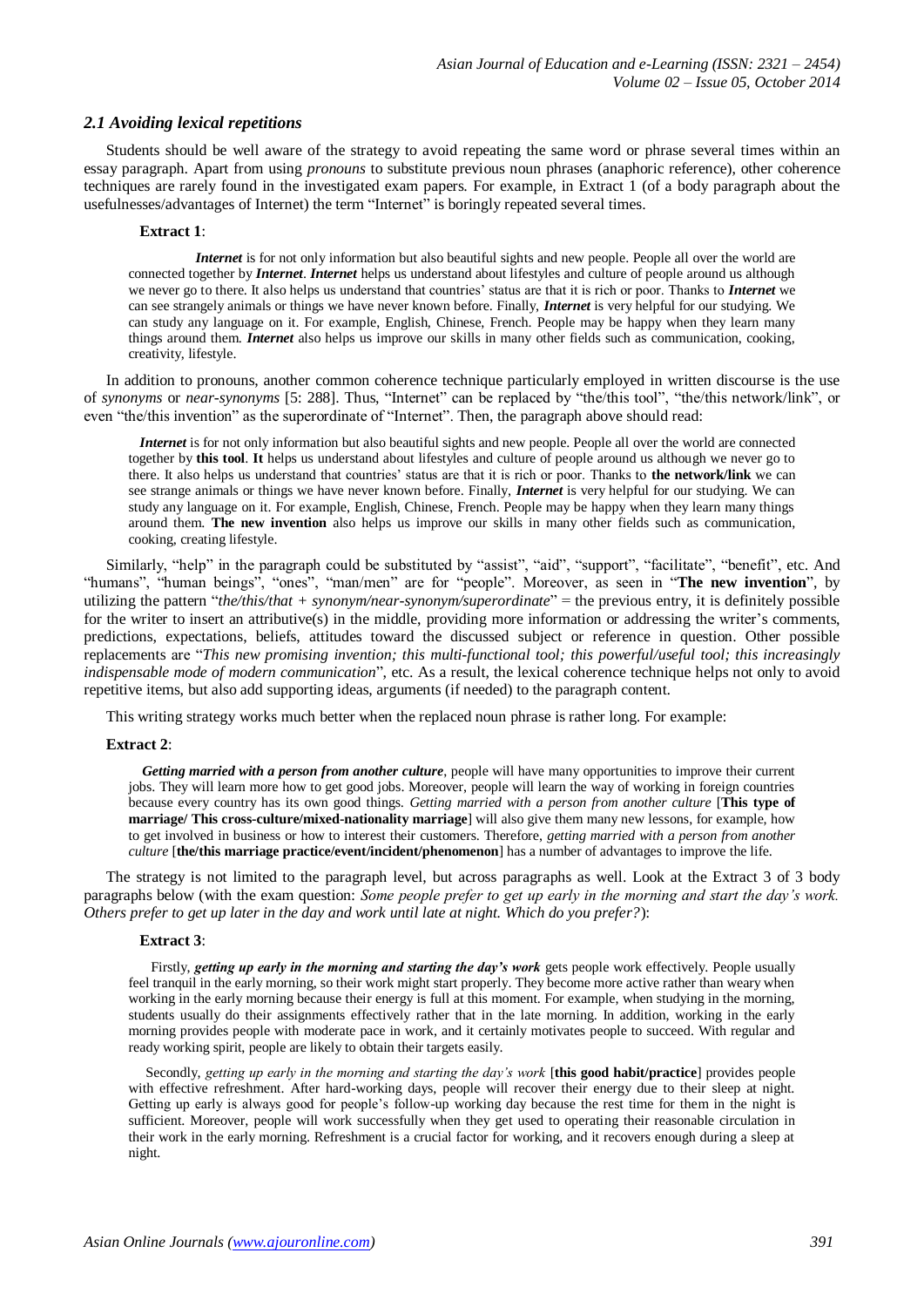Finally, *getting up early in the morning and starting the day's work* [**the daily habit/practice/routine**] is also good for developing people's brains. Their brains are in resting status when they sleep, and it is also a period for recovering brains. Getting up early wakes people's brains up in an effective way and provides them abilities to produce smart decisions. Moreover, working and relaxing in a reasonable way might strengthen brains's functions. The brains will get the energy most right after getting up early in the morning. In fact, working in the morning is more effective than working in other periods of day.

Meanwhile, the automatically translating strategy of "có thể" (in Vietnamese) into English "can" probably results in the overuse of modal verb "can" within a paragraph as found in the following extract:

## **Extract 4**:

 Marrying a foreigner, of course, is very good. A girl **can** broaden her knowledge as well as travel in other countries. For instance, she loves to live in Canada and fortunately, she loves and marries a Canadian so that she **can** live there. In addition, she **can** visit beautiful Quebec City with old buildings and splendid restaurants. Meanwhile, she **can** discover and know about its history, such as how and when it was established. Furthermore, she **can** also know another language as well as some characteristics of that country. For example, she **can** know Canada has two major official languages such as French and English.

The overuse of "can" is quite prevalent among Vietnamese students during their developing stages of English acquisition and teachers should draw students' attention to the problem, particularly in essay writing, as such to avoid repetitions and explore various ways of exprerssing possibility, ability or permission in English. In Extract 4, all the 6 **can**s express possibility (rather than ability). Consequently, other modal verbs of expressing the same concept "*may, might, could*" could be present. Alternatively, varied non-modal structures are possible, such as "*It's (is) possible for her to discover* …."; "*She has opportunities to know* …."; "*The new life/country/culture gives her chance to visit* …"; and "*The new environment allows/encourages/enables her to learn about/get to know* …."

Besides, these non-modal structures are equally productive to replace "will", repetitively seen in Extract 2 ealier.

# *2.2 Reducing the overuse of dependent clauses*

It is generally better to substitute finite dependent (noun, adjective, adverbial) clauses with equivalent present/past participle or prepositional phrases in case these full-form dependent clauses are redundantly embedded or are of virtually no necessity. This strategy helps to delete redundant items for word economy and also avoid repetitions, thus making the writing more precise and coherent [10: 261].

## **Extract 5**:

In the modern age as now, Internet is very necessary for my life. It helps me to search many things *which serve* for my benefits. Therefore, I think that Internet provides me with a lot of valuable information *which is* essential for my studying and future job.

It is wise to delete "which serve", and "which is" in Extract 5 above as apparently they do not necessitate. As regards "which is", the student has probably failed to notice that the English structure "a Noun phrase + Adjective + Prepositional phrase" is quite acceptable (*Adjective + Prepositional phrase* as a nominal postmodifier), not necessarily always a *finite* relative clause following a noun phrase. The structure should be applied particularly when the prep-phrase is rather long and fixedly collocate with the preceding adjective, for instance, "*In my class, there are many female*  students *fond of*/*very interested in sports like swimming, football, volleyball, tennis and table tennis*", "The engineer *well known for his thorn computer-problem solving throughout the country is on TV today*", "*I'll send you both* a conference timetable *subject to change in three days*", and "*The author described several* characteristics *common to most examples of African art*."

Alternatively, finite dependent clauses can be reduced to non-finite ones or prep-phrases. The following are samples.

#### **Extract 6**:

For example, some people use it to download many pages of Internet *which contain* [**containing/with**] a lot of unhealthy information or things *that cause* [**causing**] bad behaviors, especially among children and teenager.

#### **Extract 7**:

Man's life is getting more convenient than before by using Internet. For instance, we can know many events *that happen* [**happening**] in all nations around the world *while we don't go* [**without going**] there. Moreover, it helps us make friends by Internet and also helps people *who have* [**with**] problems talk with others directly on the Internet.

#### **Extract 8**:

Therefore, *when people go* [(*when)* **going**] to bed early at night, they usually feel well to get up in the following morning. As a result, they are easy to prepare a healthy body for their work. *When they get well-prepared* [(*when)*  **well-prepared**], they usually finish the duties quickly.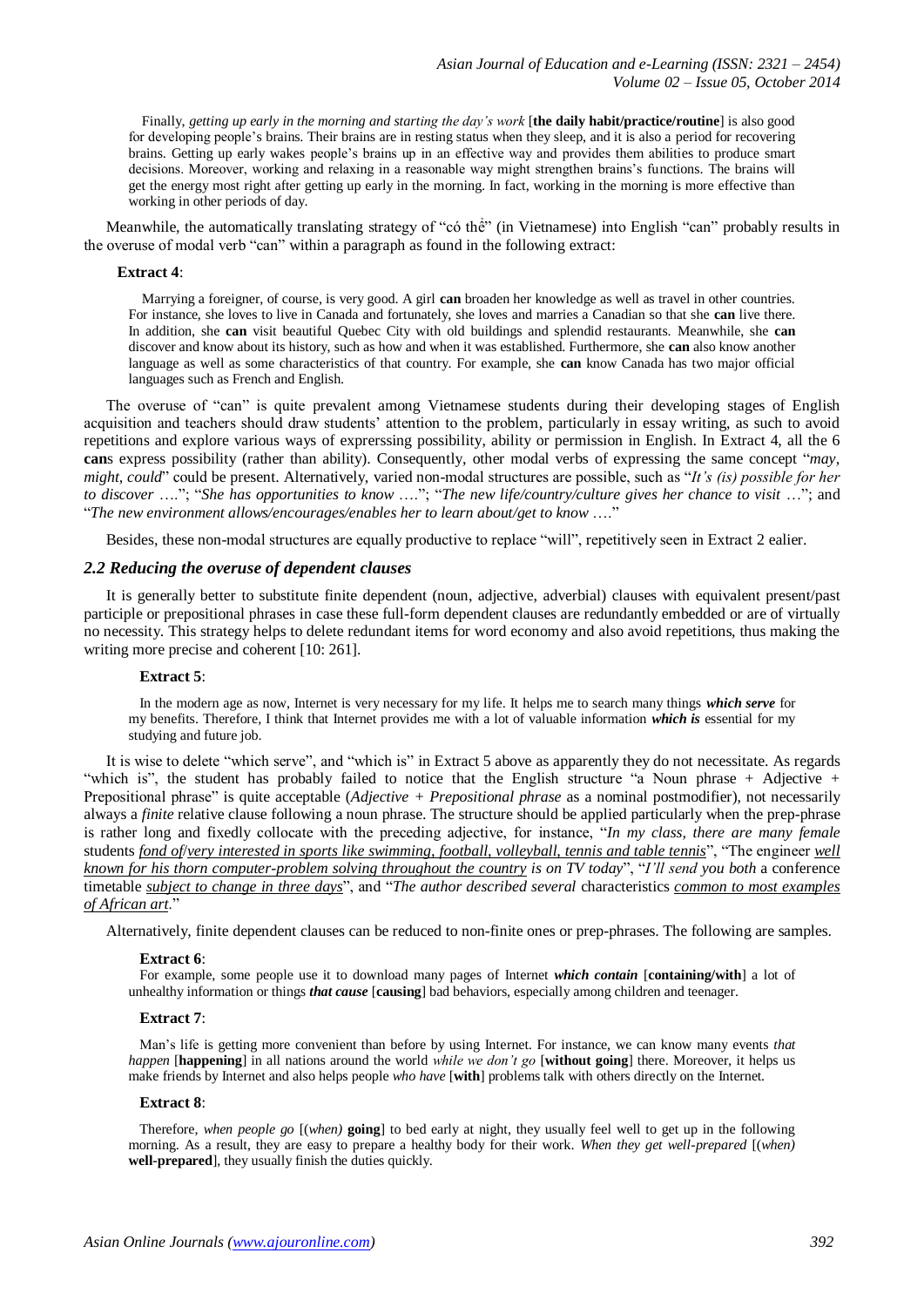Adverbial clauses of concession and cause/reason could be reduced to equivalent prep-phrases in order to diversify sentence patterns (*despite, in spite of, because of*).

#### **Extract 9**:

In short, *although it has* [**in spite of**] some negative effects, Internet is still a useful and convenient tool for everybody. With the good purpose, everyone can enrich their knowledge through Internet.

#### **Extract 10**:

In my class, some students did not pass their exams *because they were lazy to attend the class and do homework* [**because of their laziness** (*in class attendance and homework completion*)].

Another suggestion is that students should be attentive to use "if-clause" in case it does not necessarily address a possibility. Instead, a "(not) to infinitive" can be applied. For example,

#### **Extract 11**:

It is very good *if a person shouldn't* [(*for a person*) **not to**] marry someone from another culture because of different language and culture and loveless marriage. If a person would like to marry foreigner, he/she should study financé(e)'s language and culture and both of them need to have love. It is a very important factor for their marriage in the future.

#### *2.3 Other recommendations in language use*

#### - *Diversifying listing signals between sentences and paragraphs*

Transitions of listing signals "First/Firstly", "Second/Secondly", "Third/Thirdly", …. and "Finally" are far too often used in the essays as in Extract 4 above or Extract 12 below. These transitions would be likely to sound mechanical and uninteresting to the reader unless they compatibly alternate with other types of transition. Instead of "First/Firstly", the patterns "The first + noun phrase + be/verb + the main point/idea" could be utilized: similarly for "Second/Secondly" and "Third/Thirdly". For example, (i) "*The first advantage/ disadvantage/ benefit/problem of city life is air pollution/ learning conditions*)", (ii) "*The next/second point/issue to be mentioned is* ….", (iii) "*The final remark/argument for/against city life should be …*.", and so on.

At times, it is a good idea to reverse the pattern, i.e. "The main point/idea + be/verb + the first/second/third/final + noun phrase", e.g. "*Air pollution is the first problem of city life*".

Besides, these collocating transitions (*First, Second, Third,* and so on) do not necessarily always have to be all accommodated, respectively in a multi-paragraph essay. That is when *First* appears in the first developmental paragraph (of the body), it is possible to use other transitions (such as suggested above) instead of "Second, Third" in paragraphs to follow. Even within a paragraph, the technique is quite applicable. Take Extract 12 for example, it can possibly read "... *Firstly*, living ….. more spacious. *The fact that they can do everything they want is the second advantage*. They can go out when they like …… And *quietness is another good point*…."

#### **Extract 12**:

Students always choose to live in an apartment in the community because they like the comfortability, freedom and quietness. **Firstly**, living in an apartment is more comfortable. We only share the room with one or two other students. So it is more spacious. **Secondly**, they can do everything they want. They can go out when they like without asking for permission. There is no time limitation. **Thirdly**, there are few students in one room, so it is quieter. Students can study more easily.

#### - *Increasing the use of nominal premodifiers*

Nominal premodifiers help to cut down redundant items or *paraphrases*, thus making the noun phrase concise.

| <b>Essay sentences extracted</b>                                | <b>Suggested</b>                                                              |
|-----------------------------------------------------------------|-------------------------------------------------------------------------------|
| - Therefore, choosing a profession that they wish to enter      | $\rightarrow$ Therefore, <i>choosing a favorite profession</i> is a rightful  |
| is a rightful decision                                          | decision.                                                                     |
| - Being students, when they get a college degree for their      | $\rightarrow$ Graduates want to have suitable jobs in order to develop        |
| school, they want to have a work which suit for them in         | their abilities.                                                              |
| order to develop their abilities.                               |                                                                               |
| - Events which have recently happened everywhere in the         | $\rightarrow$ Recent events in the world/The world' recent events are         |
| world are mentioned in most newspapers and television           | mentioned in most newspapers and television channels.                         |
| channels.                                                       |                                                                               |
| - It also helps us understand that countries' status is that it | $\rightarrow$ It also helps us know about countries' <i>economic status</i> . |
| is rich or poor.                                                |                                                                               |

#### **Table 1**: Nominal modifiers suggested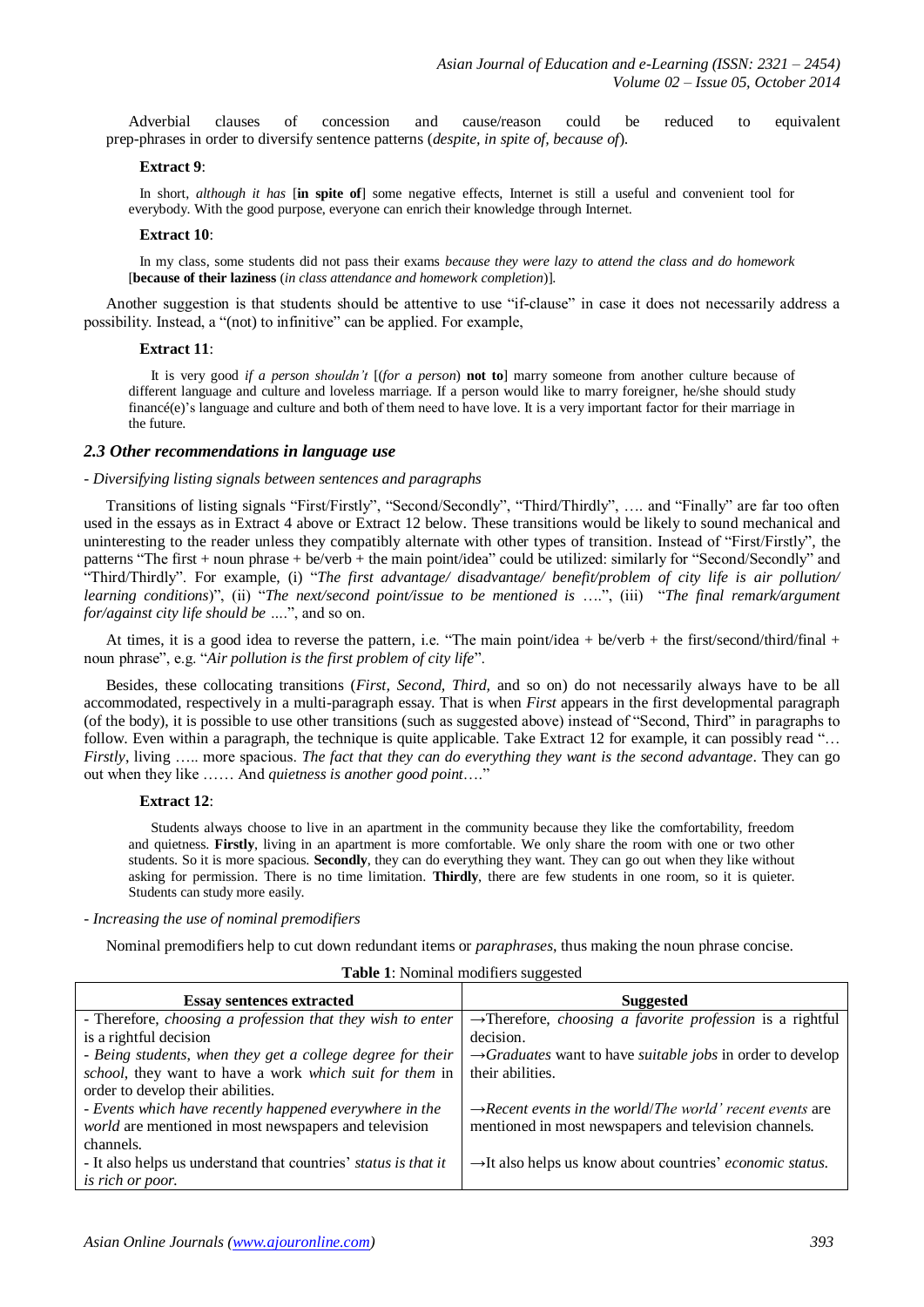| $\rightarrow$ Though colorful (enough), <i>newspaper pictures</i> are not as |
|------------------------------------------------------------------------------|
| vivid as the TV ones/ those on TV.                                           |
|                                                                              |
| $\rightarrow$ Men have many <i>health-threatening</i> habits such as         |
| smoking and drinking alcohol.                                                |
| $\rightarrow$ But now new environments are forcing all <i>better-life</i>    |
| seeking people/ better-life seekers to take part in every                    |
| <i>working field.</i>                                                        |
| $\rightarrow$ The percentage of <i>seriously ill</i> women is slightly       |
| declining.                                                                   |
| $\rightarrow$ The Government has had several effective policies to           |
| help or encourage students, especially poor students.                        |
| Among these, <i>student loan</i> is a practical policy.                      |
|                                                                              |
|                                                                              |

- *Deleting "There is/are" if not necessarily needed*

\*In real life, *there are* many Vietnamese girls want to marry Korean men to increase economic conditions.

→In real life, many Vietnamese girls want to marry Korean men to increase economic conditions.

\*Yet, *there are* some people think they can learn better by themselves than with a teacher.

→Yet*,* some people think they can learn better by themselves than with a teacher*.*

-*Using verbal norminalization instead of V-ing form*

\**Attending classes* can help you become active and confident.

 $\rightarrow$  *Class attendance* can help you become active and confident.

\* A person who only gets *eating, working* and then *sleeping* but without *doing* any exercise will have a disease

soon.

→A person *with only work, food and sleep* but without any exercise*/ with no exercise* will get a disease soon.

*-Applying the pattern "*It +be + easy (easier)/possible for someone to do something*" appropriately* 

\*After graduation, *students are easy* to get a job.

→After graduation*, it is easy for students* to get a job.

\*Finally, *people are easy* to change the channels to watch any kind of program they like at the same time.

→Finally, *it is possible for people* to change the channels to watch any kind of program they like at the same time.

*-Avoiding saying the same thing twice*

\*According to *some scientists*, *they say* that fish, fruits and vegetables are good for health rather than meat and unfresh food.

→According to *some scientists,* fish, fruits and vegetables are good for health rather than meat and unfresh food. \**In my opinion*, *I think that* money is not everything.

 $\rightarrow$ *In my opinion* (or *I think*) money is not everything.

\**The reason* for their broken marriage was *because* they did not really love each other.

 $\rightarrow$ *The reason* for their broken marriage was (that) they did not really love each other.

## **3. ESSAY CONTENTS**

Theroretically, an academic essay always has 3 separated parts: one introductory paragraph, two or more body paragraphs and one concluding. As a result, the content sections below will discuss each part respectively. (However, it is impossible to cover everything related to essay contents within a limited paper like this one. Rather, selected extracts will be rewritten for discussion on major points.)

## *3.1 Introductory paragraph*

As a general rule, the introductory paragraph (introduction) is the first one in an academic essay. It could be approached in different ways such as *background information* slowly leading to the thesis statement; a *quotation* from a well-known saying, or an appropriate remark by a famous person; a *definition/explanation* preparing the reader for applications and examples of the concept or term being defined; a *problem-solution* raising the problem and suggesting the solution; or a *summary* for an analysis/discussion of what has been summarized. A good introduction, whatever approach it applies, should include the following elements [10: 142], [2: 162], [4: 181]:

(1) introducing the essay topic;

(2) containing the thesis statement/sentence;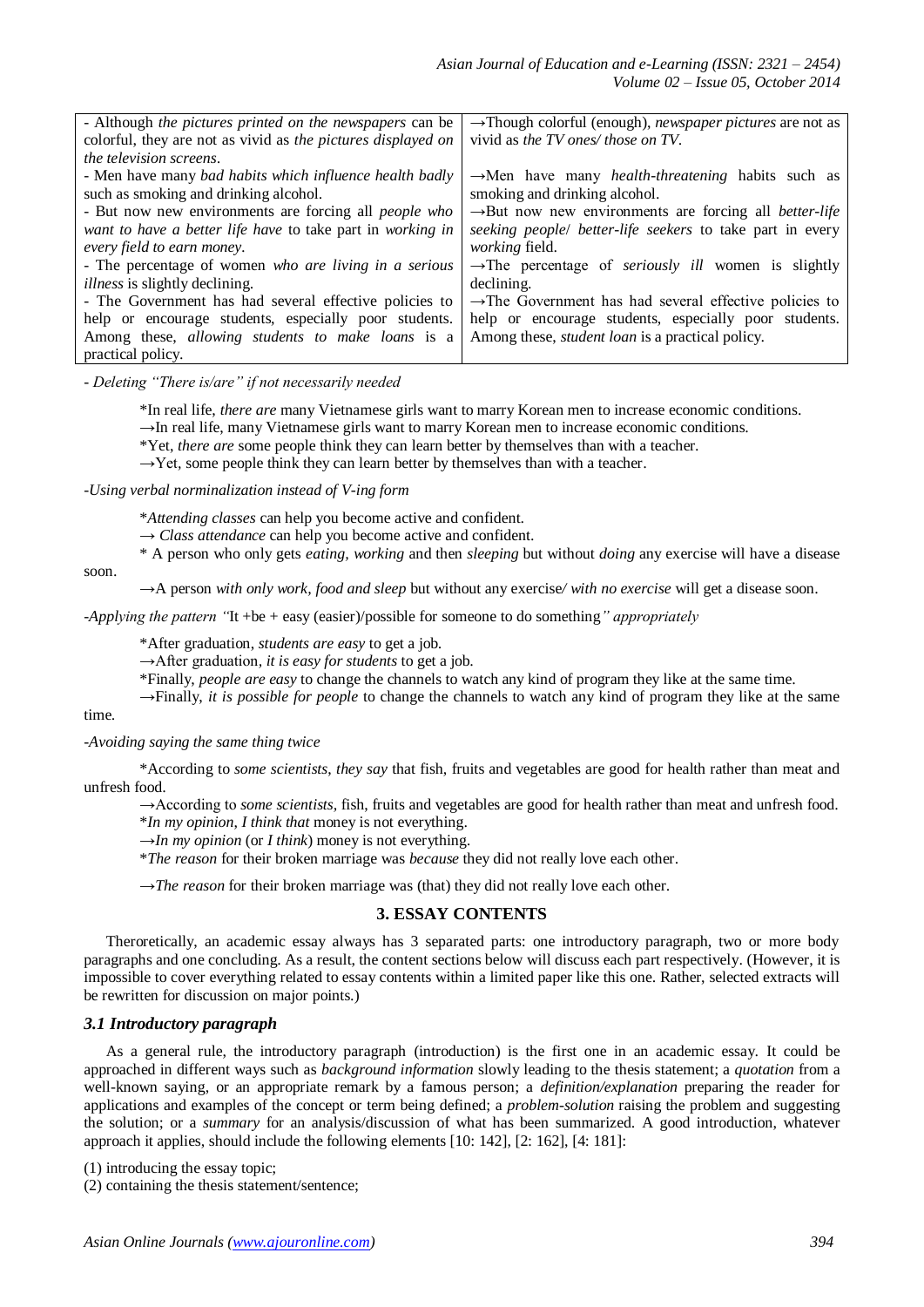(3) indicating how the topic is going to be developed (whether the essay is going to discuss causes, effects, reasons or examples; whether the essay is going to classify, describe, narrate or explain a process); (4) being interesting enough to make the reader want to continue reading.

Accordingly, the first problem concerning the introduction is that many students failed to address element (3) very clearly. Take Extract 13, for instance:

#### **Extract 13**:

We are living in the age of technology. The birth of Internet in modern time has actually changed everything: the way people communicate with each other, the way people entertain, the way people study, and the way people do business. Some people say that the Internet provides people with a lot of valuable information. However, *in my point of view, accessing too much information creates many problems.* 

One reason creating these problems is that information on the Internet comes from various sources. Almost all people are allowed to upload information to the Internet. Maybe this information is uploaded by a famous person or a well-known group, and maybe that information is uploaded by a strange boy or girl who has nothing to do in his free time but upload useless things to the Internet. Information on the Internet also sent by opposed person who always desires to fight against the government and the society. If people searching for information on the Internet are not strong enough, not knowledgeable enough, how can they distinguish these various kinds of information and choose the rightful source?

Accessing to so much information creates problems also because it makes peoples become dependent completely on the information of the Internet sources. Daily jobs require people's critical thinking and creativity. If people spend their time just for searching for what they need on the Internet, how do they have enough time to think or consider about a perfect new idea? In addition, when people think that every thing is just as easy as an "click", that means they know all information they want are just available, how can they have enthusiasm to find out something new? Thus, they become dependent on the information of the Internet and always attach to their computer.

Since the essay (Extract 13) was intended to explain the causes of the concerned problems, it certainly makes sense to add something indicating element (3) to the end of the introduction in a more explicit way as an indicator of shift from introduction to body paragraphs, such as "*The next paragraphs will examine some major causes of the problems"; "Several reasons for the problems are discussed in details below"; "The next parts are going to point out causes and also suggest solutions to the problems"; "Certainly, there are reasons for these problems and they will be uncovered one by one as follows."*

Some students not only lacked element (3), but also provided an unclear thesis statement of element (2) in the introduction. Moreover, with the *background information* approach (i.e. general-to-specific → thesis statement) to create a high level of interest, it is wise not to put the thesis statement right at the beginning of the introduction [10: 142], [8:73]. As a consequence, such introductions as Extract 14 (about the topic of the qualities of a successful teacher of English) should be improved.

## **Extract 14**:

Qualities that make a successful teacher of English are self-confident, having good knowledge and working hard. We must love our students and our jobs. We have to understand what our students needs and solve the problems with them.

[*Suggested Version 1*→Teachers is generally one of the fundamental factors to make a successful education in all countries. However, they themselves have to develop a number of related qualities to play the given role and expectedly succeed in the career. In my opinion, a successful teacher of English is required to have the qualities of self-confidence, diligence, love for students and job. In addition, they should understand students' needs and help them solve problems if needed. These qualities will be discussed and illustrated in the following parts.]

[*Suggested Version 2→* As a teacher of English in the future, I am very concerned about the question of "What qualities make a successful teacher of English?" To the best of my present knowledge, to do the job successfully a teacher of English should acquire the qualities of self-confidence, devotion, commitment and love for job and students. The teacher is also expected to understand students' needs and readily help them solve problems if needed. The following will address these qualities in details.]

Meanwhile, the introduction of a comparison-constract essay should particularly include *items* for comparison and contrast, signaling the foci in the body paragraphs of the essay. The introduction below (Extract 15) could be followed by .... and differences *in terms of contents, formats and audiences, which will be compared and contrasted for more details in the next parts of the essay*", or "*Compared and contrasted details in the aspects of content, format and audience are discussed below*".

## **Extract 15**:

 Television and newspapers are two very important means of the mass media. Nowadays most people have at least one television set in their families. Newspapers can be found in most families and offices. Watching television and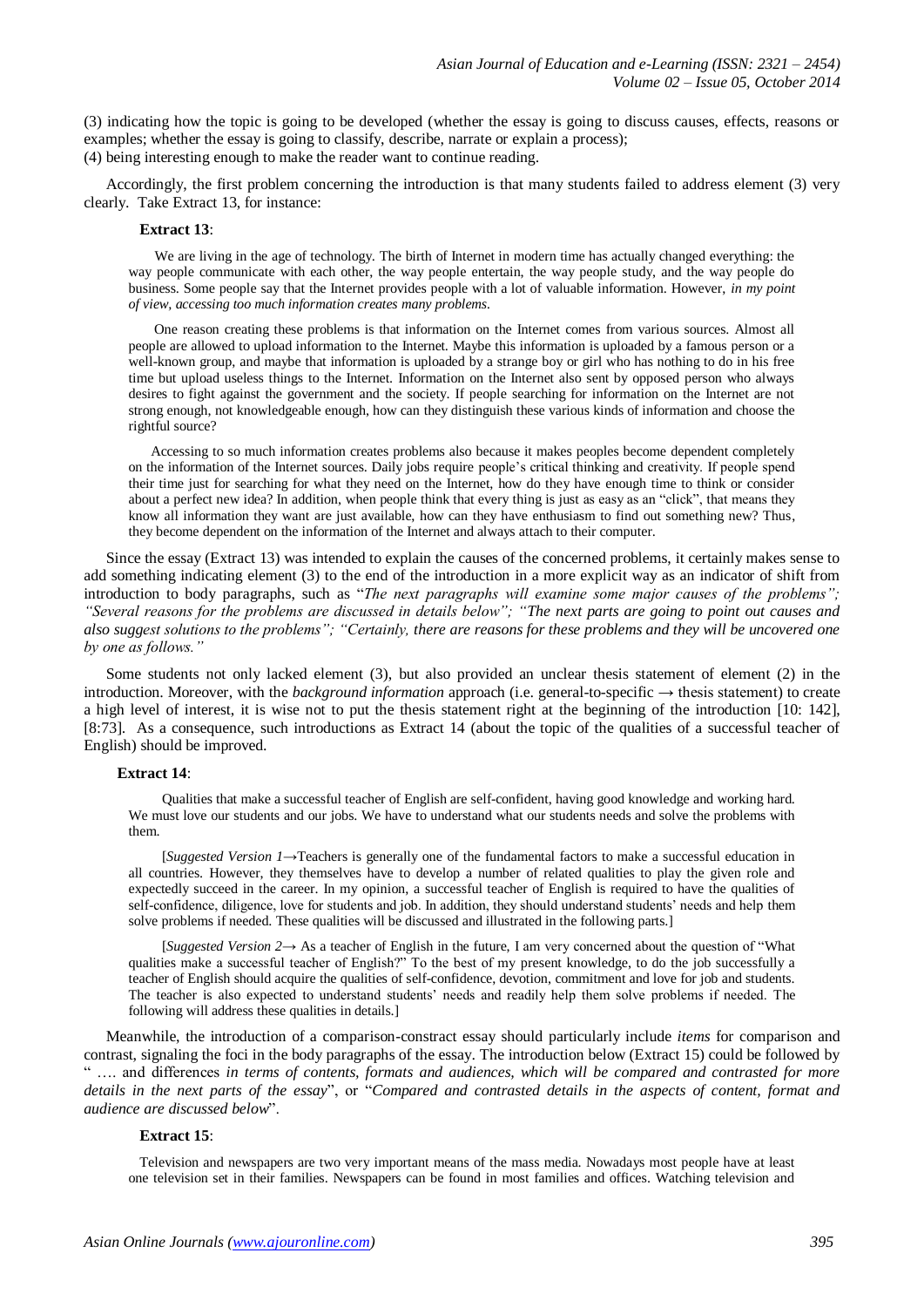reading newspapers are two popular habits of modern people. Television and newspapers have both similarities and differences.

# *3.2 Body paragraphs*

An academic essay needs from about two to four body paragraphs making *the heart of the essay*. They are supposed to prove the thesis statement in the introduction and should include the following characteristics [10: 146]:

(1) All body paragraphs should be balanced and distinct (i.e. they don't overlap but have the same degree of importance in relation to the essay central idea);

(2) Each body paragraph discusses *one aspect* of the main topic;

(3) The controlling idea in the body paragraph should *echo the central idea* in the thesis statement of the introduction;

(4) The body paragraph should have coherence and unity; the sentences move smoothly from one to the other.

Furthermore, a well-developed body paragraph must have [2: 91]: (i) the topic sentence expressing the main idea; (ii) the bridge explaining the main idea and connects it to the supporting material; (iii) the supporting material including examples, facts, statistics, or an anecdote (a short story about a person or event that illustrates or dramatizes a point); (iv) the conclusion reminding the reader of the main idea and concluding the paragraph. Also, it often includes an interpretation (or analysis) of the supporting material.

Look back at the Extract 1 (of a body paragraph about the usefulnesses/ advantages of Internet), apparently it lacks at least the topic sentence, and the conclusion as well although it addresses one aspect of the essay main topic (i.e. the good points of Internet). The paragraph would look better with such a topic sentence at the beginning like "*A great number of advantages could be thought of thanks to Internet. The tool is* ….."; "*Internet benefits human beings in numerous ways. It is* …"; "*We can benefit from Internet in so many ways. It* …."; "*Internet is definitely a very useful instrument to us*" and so on. Likewise, the concluding sentence at the end should most likely read "*Obviously, Internet is advantageous to human beings*"; "*As a result, this potentially great tool would certainly make our life better in various ways*" and the like.

In Extract 4, the topic sentence "*Marrying a foreigner, of course, is very good*" is present but somehow incomplete because it should have indicated "*How/In what ways is it good*?" (→*Marrying a foreigner, of course, is very good for one to learn and acquire knowledge about another culture.*) Additionally, the concluding sentence of this body paragraph has been missed.

Another marked problem is this body paragraph did not provide sufficient supporting material, namely specific examples, facts, or anecdotes. It should have given *specific* examples of beautiful sights (such as *the Great Wall of China*, the *city of Paris*), strange animals (like *kiwis, kangaroos, snakes*) or things that one could get from Internet with specific different websites for reference.

# **Extract 1**:

Internet is for not only information but also beautiful sights and new people. People all over the world are connected together by Internet. Internet helps us understand about lifestyles and culture of people around us although we never go to there. It also helps us understand that countries' status are that it is rich or poor. Thanks to Internet we can see strangely animals or things we have never known before. Finally, Internet is very helpful for our studying. We can study any language on it. For example, English, Chinese, French. People may be happy when they learn many things around them. Internet also helps us improve our skills in many other fields such as communication, cooking, creativity, lifestyle.

The problems of lacking the topic sentence, concluding sentence and the specific supporting material more or less exist in Extract 2, 3, 4 above.

Especially, Extract 3 probably needs statistics or research results to prove the points in discussion. Also, the three body paragraphs, though somehow balanced in length, do not seem very distinct in idea supports. Both the second and third body paragraphs try to prove that the habit of getting up early makes one feel fine, refreshed and thus helps him/her work effectively because of energy recovery during the night sleep. However, *working effectively* is also the supporting idea of the first body paragraph. The writer of this essay probably failed to realize that it is *sound sleep* that helps the brain and body function properly and thus very likely results in efficiently working. Without sound sleep or in severe lack of sleep, it would be very hard for someone to get up early and work effectively. Depending on the working-hour basis (day time or night time shift), one may take the habit of getting up early or late in the morning as long as sound sleep is ensured.

As a result, students should bear in mind the distinct characteristic of each body paragraph in planning supporting ideas in the body to improve the essay contents.

One argument strategy students should be encouraged to apply is *refuting* (i.e. to prove one's reasons/ points are more valid or superior to the opponent's ones; or to show that something is wrong/erroreous). The strategy is commonly used in argumentative essays [10: 335]. However, it is rarely found among the studied essay papers.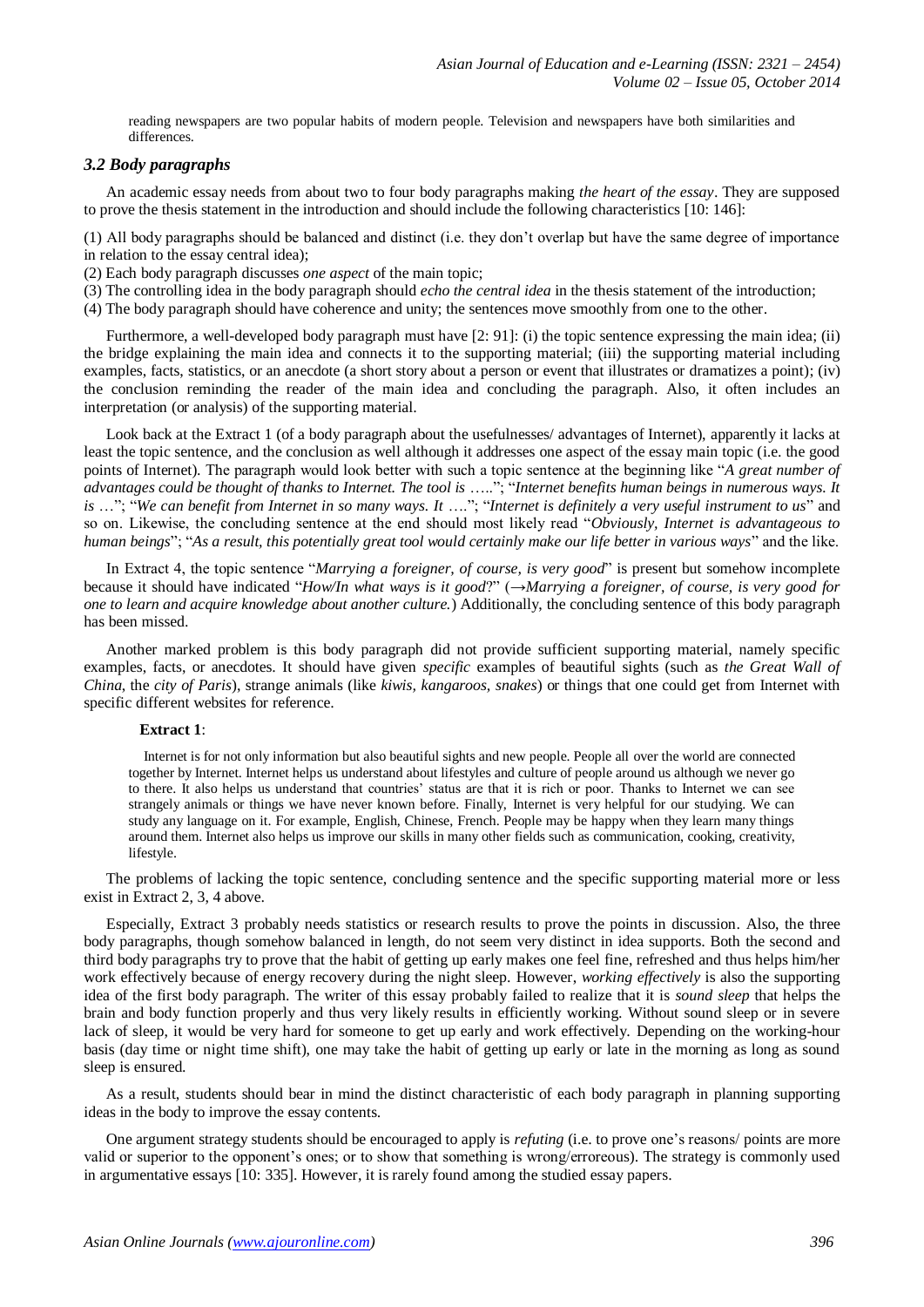To argue more persuasively, for instance, in the topic of Extract 4, with another body paragraph preceding the conclusion as rewritten below, the writer may first *concede* the inevitable problems of language and culture distances, and then assert that these problems are by no means long-lasting and could be step by step strengthened out by both parties' efforts over months or years. Meanwhile, the related benefits (as accommodated in the body paragraphs) are definitely long-termed and even forever, such as the ability to speak another language and experiences to live in another culture. As a result, the cross-cultural marriage on the basis of true love has good reasons to take its place.

## **Extract 4** (continued):

In short, marrying a foreigner is good because it may be an interesting experience in human life. However, true love is always a need in marriage so that if someone wants to marry, he or she must love each other. When they have true love, they will have happy life even though they have different cultures, customes and languages.

# *3.3 Concluding paragraph*

Like the introductory and body paragraphs, concluding paragraph has its own characteristics, looking like the following model [8: 116]:



Look back at Extract 4 (continued), the first sentence with the restatement of the thesis is fine, but the next sentence sounds redundant because the idea could be accommodated in the first one and instead, a more general statement should take place there, like "*In short, marrying a foreigner on a true love basis is good because it may be an interesting experience and brings about several benefits as mentioned above. True love is essential to all marriages, especially the cross-cultural ones because it is the true love that helps concerned people overcome obstacles with regard to distances in culture, custom and language.*"

The following is the concluding paragraph of Extract 3:

# **Extract 3** (continued):

In sum, getting up early in the morning and starting the day's work is actually a good habit because it helps people work effectively, provides effectiveness of refreshment, and builds up people's brains. Once possessing a good working habit, which includes working and relaxing reasonably, people are likely to get success in their life.

The first sentence does its job very well in reasserting the main points discussed and the thesis in different words. The paragraph, however, would sound better with such more general statements to follow the first sentence as "*This good working habit should be practiced and customized, especially by young people and students with their whole careers in the future"*, or "*As a result, there are good reasons for everyone to practice the habit*". The inserted sentence in the middle has three goals: (i) to bridge the first and the last sentence (from *more* to *most* general statements); (ii) to make the paragraph coherent "… *actually a good habit* (first sentence)……*This good working habit* (inserted sentence) …. *Once possessing a good working habit* (last sentence)"; and (iii) to make a recommendation to the reader, as usually required in an argumentative essay [10: 335].

Similarly, the concluding paragraph of Extract 13 can improve in some way:

# **Extract 13** (continued)

 The age of Internet opens new horizon. However, accessing to so much information on the Internet may create many problems as it contains various kinds of information from various sources and it also limits people creativity. Therefore, people should use the Internet in a reasonable way to get the most benefit from it.

The first sentence is redundant because it is too general. The second sentence should be more assertive by deleting the modal "may" or replacing it by such emphatic phrases as "*does create*", "*definitely/certainly causes* ….", "*ultimately/in the long run leads to/results in/ faces* …" And as such, the demand/advice expressed in the third sentence sounds more persuasive.

# **4. CONCLUSION**

Being aware of the complexity of writing an English academic essay and authentic problems faced by EFL Vietnamese students, this paper investigated recent term-exam essays written by 3<sup>rd</sup> and 4<sup>th</sup> year English majors at Dong Thap University. Accordingly, the paper addressed two main areas of language use and essay content. Linguistically, students seemed not to have really acquired the technique of lexical coherence by using synonyms, near-synonyms or